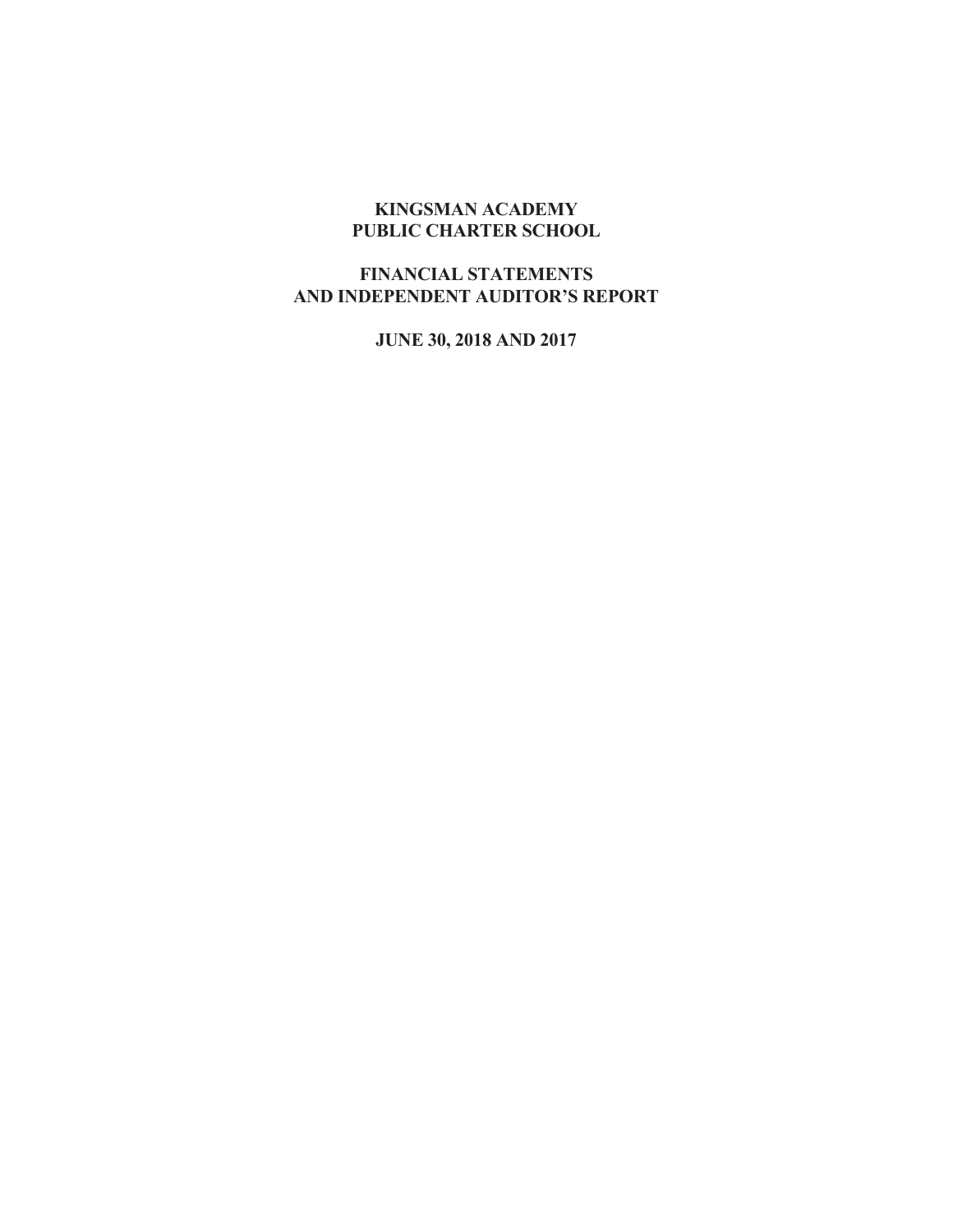# **TABLE OF CONTENTS**

|                                                                                                                                                                                                                             | Page No.       |
|-----------------------------------------------------------------------------------------------------------------------------------------------------------------------------------------------------------------------------|----------------|
| <b>INDEPENDENT AUDITOR'S REPORT</b>                                                                                                                                                                                         | $1 - 2$        |
| <b>FINANCIAL STATEMENTS</b>                                                                                                                                                                                                 |                |
| <b>Statements of Financial Position</b>                                                                                                                                                                                     | 3              |
| <b>Statements of Activities</b>                                                                                                                                                                                             | $\overline{4}$ |
| Statement of Functional Expenses, Year Ended June 30, 2018                                                                                                                                                                  | 5              |
| Statement of Functional Expenses, Year Ended June 30, 2017                                                                                                                                                                  | 6              |
| <b>Statements of Cash Flows</b>                                                                                                                                                                                             | $\overline{7}$ |
| Notes to the Financial Statements                                                                                                                                                                                           | $8 - 15$       |
| <b>SUPPLEMENTAL INFORMATION</b>                                                                                                                                                                                             |                |
| Independent Auditor's Report on Internal Control over<br>Financial Reporting and on Compliance and Other<br>Matters Based on an Audit of Financial Statements<br>Performed in Accordance with Government Auditing Standards | $16 - 17$      |
|                                                                                                                                                                                                                             |                |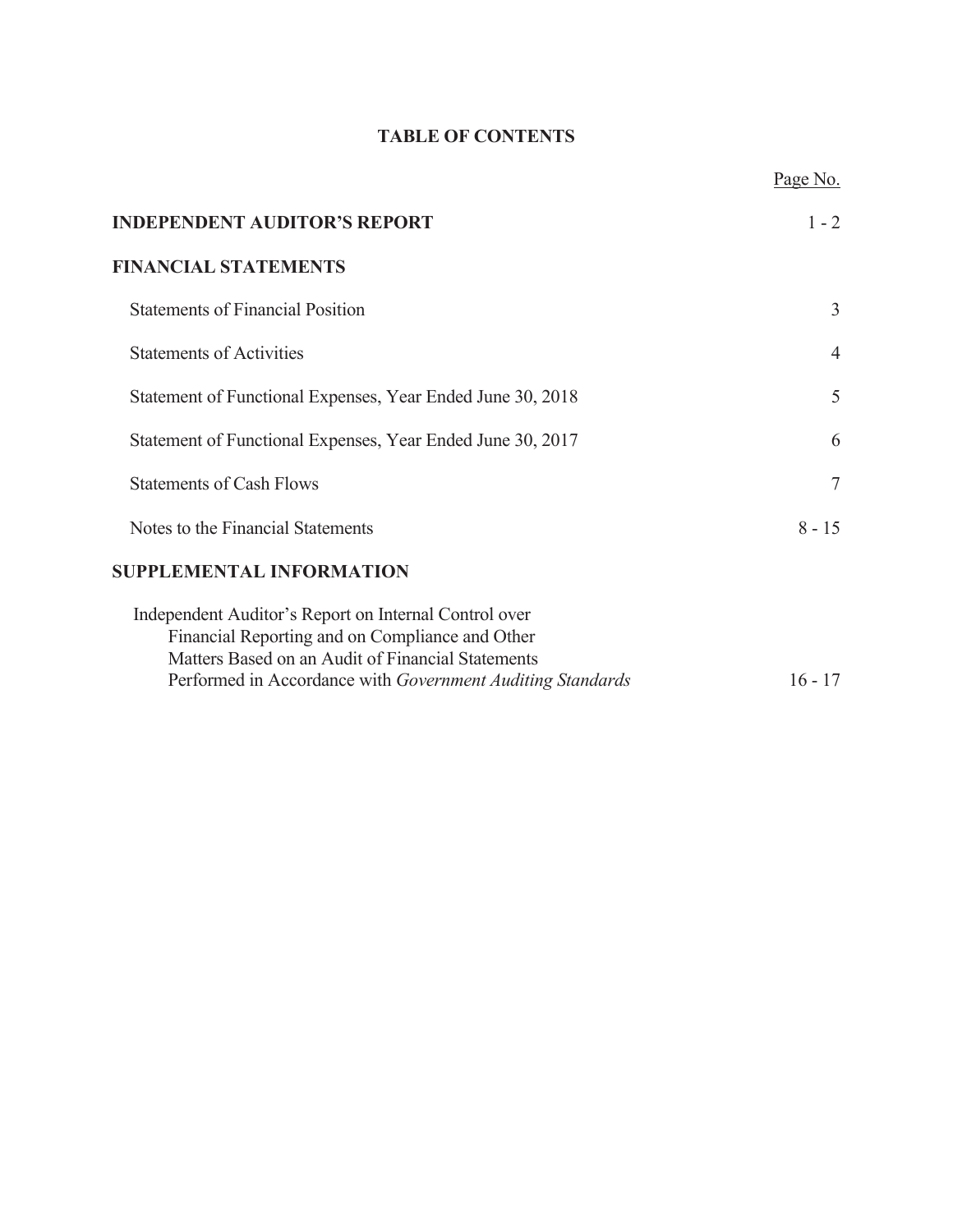

1730 Rhode Island Avenue, NW Suite 800 Washington, DC 20036 (202) 296-3306 Fax: (202) 296-0059

# Independent Auditor's Report

To the Board of Trustees of Kingsman Academy Public Charter School Washington, DC

We have audited the accompanying financial statements of Kingsman Academy Public Charter School (a nonprofit organization), which comprise the statements of financial position as of June 30, 2018 and 2017, and the related statements of activities, functional expenses and cash flows for the years then ended, and the related notes to the financial statements.

# **Management's Responsibility for the Financial Statements**

Management is responsible for the preparation and fair presentation of these financial statements in accordance with accounting principles generally accepted in the United States of America; this includes the design, implementation, and maintenance of internal control relevant to the preparation and fair presentation of financial statements that are free from material misstatement, whether due to fraud or error.

# **Auditor's Responsibility**

Our responsibility is to express an opinion on these financial statements based on our audits. We conducted our audits in accordance with auditing standards generally accepted in the United States of America and the standards applicable to financial audits contained in *Government Auditing Standards*, issued by the Comptroller General of the United States. Those standards require that we plan and perform the audit to obtain reasonable assurance about whether the financial statements are free from material misstatement.

An audit involves performing procedures to obtain audit evidence about the amounts and disclosures in the financial statements. The procedures selected depend on the auditor's judgment, including the assessment of the risks of material misstatement of the financial statements, whether due to fraud or error. In making those risk assessments, the auditor considers internal control relevant to the entity's preparation and fair presentation of the financial statements in order to design audit procedures that are appropriate in the circumstances, but not for the purpose of expressing an opinion on the effectiveness of the entity's internal control. Accordingly, we express no such opinion. An audit also includes evaluating the appropriateness of accounting policies used and the reasonableness of significant accounting estimates made by management, as well as evaluating the overall presentation of the financial statements.

We believe that the audit evidence we have obtained is sufficient and appropriate to provide a basis for our audit opinion.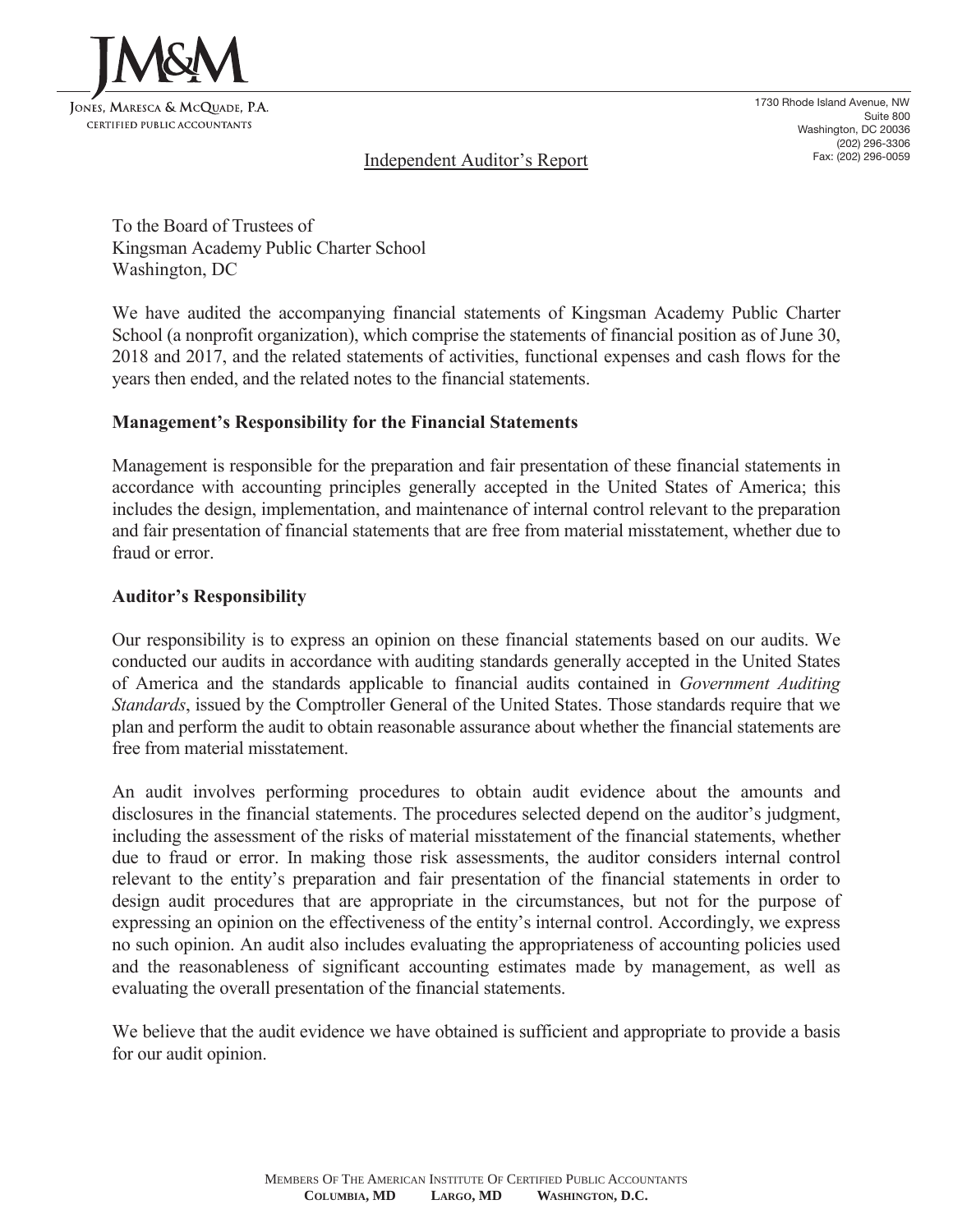Kingsman Academy Public Charter School Independent Auditor's Report Page 2

# **Opinion**

In our opinion, the financial statements referred to above present fairly, in all material respects, the financial position of Kingsman Academy Public Charter School as of June 30, 2018 and 2017, and the changes in its net assets and its cash flows for the years then ended in accordance with accounting principles generally accepted in the United States of America.

# **Other Reporting Required by** *Government Auditing Standards*

In accordance with *Government Auditing Standards*, we have also issued our report dated November 8, 2018, on our consideration of Kingsman Academy Public Charter School's internal control over financial reporting and on our tests of its compliance with certain provisions of laws, regulations, contracts, and grant agreements and other matters. The purpose of that report is to describe the scope of our testing of internal control over financial reporting and compliance and the results of that testing, and not to provide an opinion on internal control over financial reporting or on compliance. That report is an integral part of an audit performed in accordance with *Government Auditing Standards* in considering the Kingsman Academy Public Charter School's internal control over financial reporting and compliance.

Jam Marmea & Mc Quade PA

Washington, DC November 8, 2018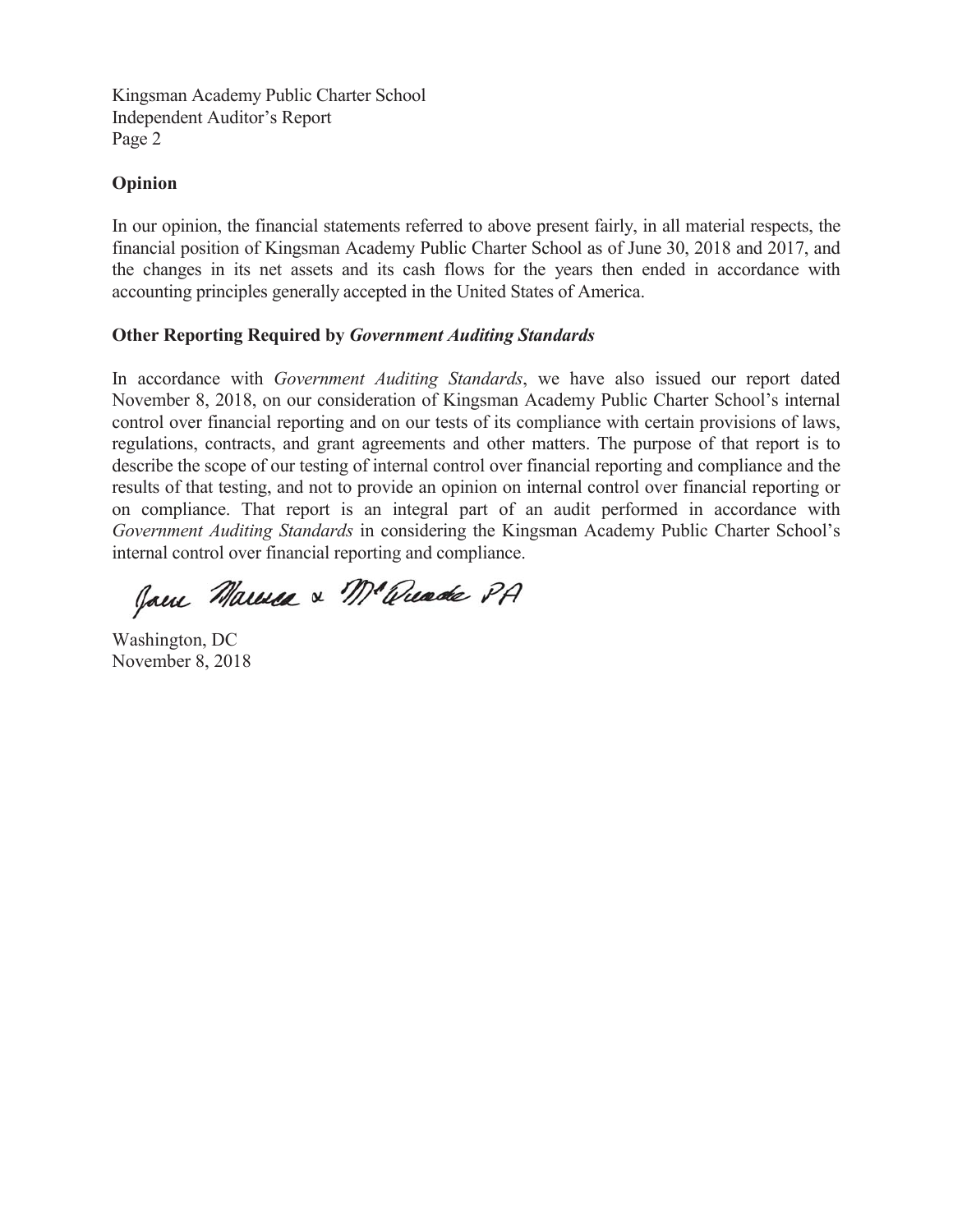# **KINGSMAN ACADEMY PUBLIC CHARTER SCHOOL STATEMENTS OF FINANCIAL POSITION JUNE 30, 2018 AND 2017**

|                                                         |              | 2018       | 2017             |
|---------------------------------------------------------|--------------|------------|------------------|
| <b>ASSETS</b>                                           |              |            |                  |
| <b>CURRENT ASSETS</b>                                   |              |            |                  |
| Cash and cash equivalents                               | $\mathbb{S}$ | 2,353,823  | \$<br>1,358,448  |
| Cash and cash equivalents restricted by debt agreements |              | 322,837    | 321,808          |
| Grants and accounts receivable                          |              | 173,087    | 240,737          |
| Prepaid expenses                                        |              | 37,614     | 17,927           |
| <b>Total Current Assets</b>                             |              | 2,887,361  | 1,938,920        |
| <b>OTHER ASSETS</b>                                     |              |            |                  |
| Property and equipment, net                             |              | 9,344,985  | 9,471,316        |
| Deposits                                                |              | 40,000     | 40,000           |
| <b>Total Other Assets</b>                               |              | 9,384,985  | 9,511,316        |
| <b>TOTAL ASSETS</b>                                     | \$           | 12,272,346 | \$<br>11,450,236 |
| <b>LIABILITIES AND NET ASSETS</b>                       |              |            |                  |
| <b>CURRENT LIABILITIES</b>                              |              |            |                  |
| Accounts payable                                        | \$           | 161,033    | \$<br>134,959    |
| Accrued salaries and related expenses                   |              | 320,685    | 259,331          |
| Accrued interest                                        |              | 29,233     | 36,458           |
| Unearned revenue                                        |              | 6,328      | 59,065           |
| Capital lease obligation, current portion               |              | 16,750     | 15,449           |
| Current portion of OPSCFS loan                          |              | 48,676     | 46,546           |
| Current portion of Series 2011 bonds                    |              | 327,252    | 314,267          |
| <b>Total Current Liabilities</b>                        |              | 909,957    | 866,075          |
| <b>NON-CURRENT LIABILITIES</b>                          |              |            |                  |
| Capital lease obligation, net of current portion        |              | 880        | 17,629           |
| OPSCFS loan, net of current portion                     |              | 728,504    | 777,180          |
| Series 2011 bonds, net                                  |              | 8,249,290  | 8,566,051        |
| <b>Total Non-Current Liabilities</b>                    |              | 8,978,674  | 9,360,860        |
| <b>TOTAL LIABILITIES</b>                                |              | 9,888,631  | 10,226,935       |
| <b>NET ASSETS</b>                                       |              |            |                  |
| Unrestricted                                            |              | 2,383,715  | 1,223,301        |
| <b>TOTAL LIABILITIES AND NET ASSETS</b>                 | $\mathbb{S}$ | 12,272,346 | \$<br>11,450,236 |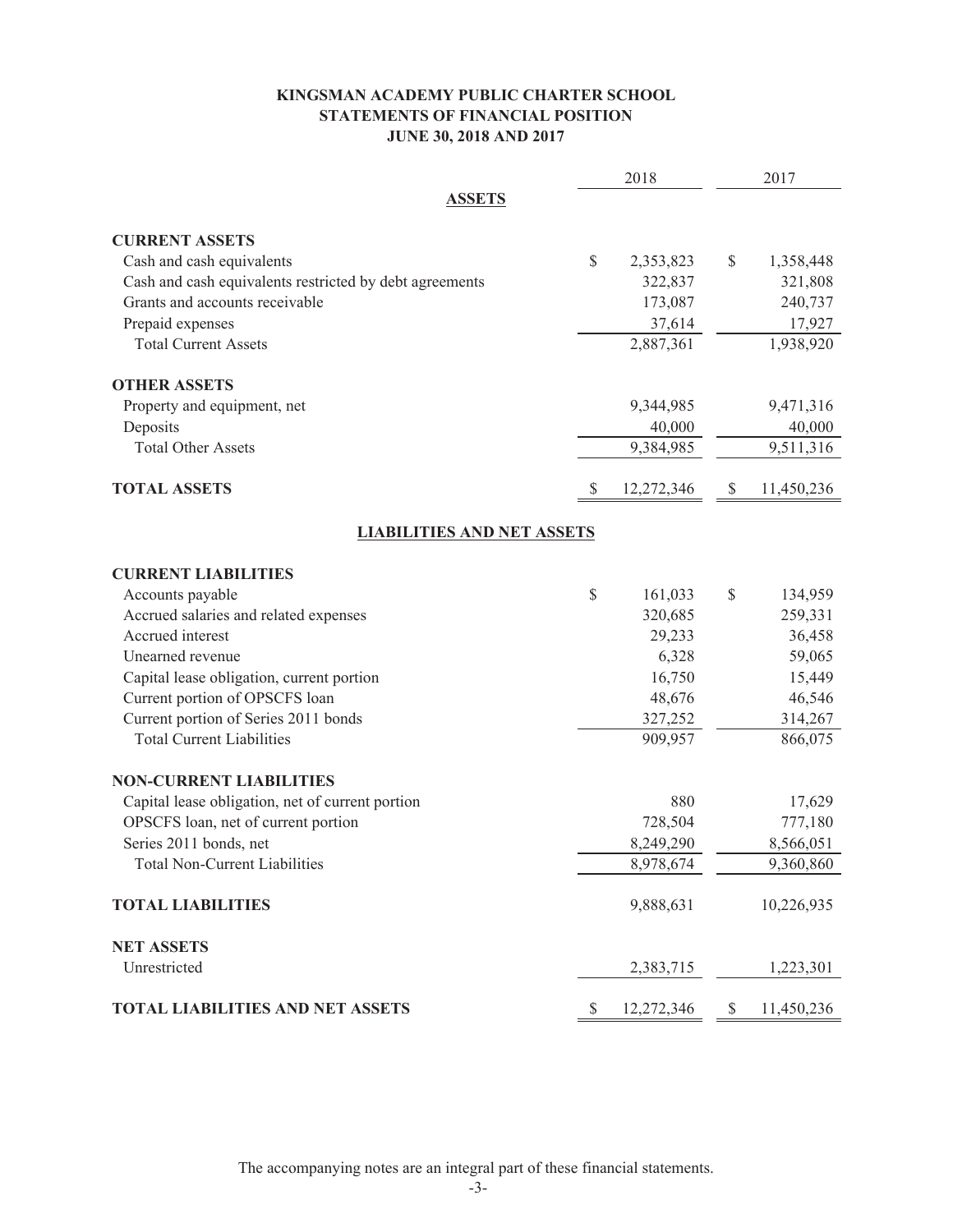# **KINGSMAN ACADEMY PUBLIC CHARTER SCHOOL STATEMENTS OF ACTIVITIES YEARS ENDED JUNE 30, 2018 AND 2017**

|                                  |    | 2018      |              | 2017      |
|----------------------------------|----|-----------|--------------|-----------|
| <b>UNRESTRICTED</b>              |    |           |              |           |
| <b>REVENUE AND SUPPORT</b>       |    |           |              |           |
| Per pupil appropriations         | \$ | 6,820,342 | $\mathbb{S}$ | 5,761,563 |
| Per pupil facilities allowance   |    | 794,989   |              | 674,785   |
| Federal entitlements and grants  |    | 496,696   |              | 495,696   |
| Other public grants              |    | 40,160    |              | 14,255    |
| Contributions                    |    | 474       |              | 7,758     |
| Public sales                     |    |           |              | 680       |
| Other revenue                    |    | 609,605   |              | 34,821    |
| Interest income                  |    | 2,798     |              | 1,702     |
| <b>Total Revenue and Support</b> |    | 8,765,064 |              | 6,991,260 |
| <b>EXPENSES</b>                  |    |           |              |           |
| Educational programs             |    | 6,806,029 |              | 6,111,612 |
| Management and general           |    | 798,621   |              | 478,624   |
| <b>Total Expenses</b>            |    | 7,604,650 |              | 6,590,236 |
| <b>CHANGE IN NET ASSETS</b>      |    | 1,160,414 |              | 401,024   |
| NET ASSETS, beginning of year    |    | 1,223,301 |              | 822,277   |
| NET ASSETS, end of year          | S  | 2,383,715 | S            | 1,223,301 |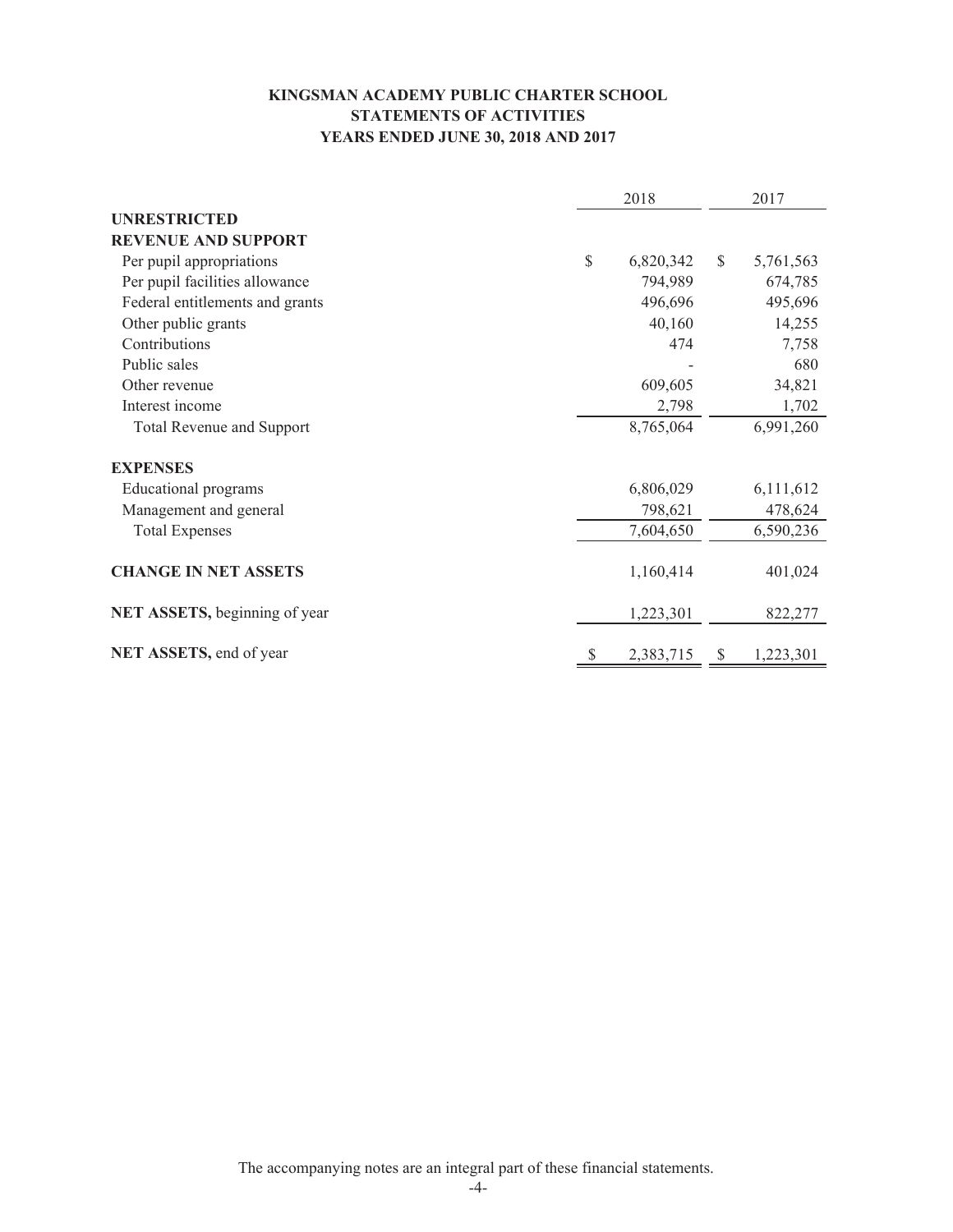## **KINGSMAN ACADEMY PUBLIC CHARTER SCHOOL STATEMENT OF FUNCTIONAL EXPENSES YEAR ENDED JUNE 30, 2018**

|                                        | Educational |           | Management                                                            |             |              |           |  |
|----------------------------------------|-------------|-----------|-----------------------------------------------------------------------|-------------|--------------|-----------|--|
|                                        | Programs    |           |                                                                       | and General |              | Total     |  |
|                                        |             |           |                                                                       |             |              |           |  |
| PERSONNEL, SALARIES AND BENEFITS       |             |           |                                                                       |             |              |           |  |
| Salaries                               | \$          | 3,255,700 | \$                                                                    | 443,959     | $\mathbb{S}$ | 3,699,659 |  |
| Employee benefits                      |             | 294,989   |                                                                       | 40,226      |              | 335,215   |  |
| Payroll taxes                          |             | 251,617   |                                                                       | 34,311      |              | 285,928   |  |
| Professional development               |             | 99,436    |                                                                       | 13,560      |              | 112,996   |  |
| Total Personnel, Salaries and Benefits |             | 3,901,742 |                                                                       | 532,056     |              | 4,433,798 |  |
| <b>DIRECT STUDENT COSTS</b>            |             |           |                                                                       |             |              |           |  |
| Supplies and materials                 |             | 144,814   |                                                                       |             |              | 144,814   |  |
| Contracted instruction fees            |             | 155,319   |                                                                       |             |              | 155,319   |  |
| Textbooks                              |             | 25,984    |                                                                       |             |              | 25,984    |  |
| Food service/catering                  |             | 92,870    |                                                                       |             |              | 92,870    |  |
| Transportation                         |             | 233,002   |                                                                       |             |              | 233,002   |  |
| Student assessments                    |             | 52,641    |                                                                       |             |              | 52,641    |  |
| Other student costs                    |             | 244,865   |                                                                       |             |              | 244,865   |  |
| <b>Total Direct Student Costs</b>      |             | 949,495   |                                                                       |             |              | 949,495   |  |
| <b>OCCUPANCY EXPENSES</b>              |             |           |                                                                       |             |              |           |  |
| Rent                                   |             | 1,808     |                                                                       | 247         |              | 2,055     |  |
| Utilities                              |             | 138,483   |                                                                       | 18,884      |              | 157,367   |  |
| Maintenance and repairs                |             | 140,114   |                                                                       | 19,107      |              | 159,221   |  |
| Janitorial services                    |             | 5,240     |                                                                       | 714         |              | 5,954     |  |
| Contracted building services           |             | 264,902   |                                                                       | 36,123      |              | 301,025   |  |
| <b>Total Occupancy Expenses</b>        |             | 550,547   |                                                                       | 75,075      |              | 625,622   |  |
| <b>OFFICE EXPENSES</b>                 |             |           |                                                                       |             |              |           |  |
| Office supplies and materials          |             | 42,574    |                                                                       | 5,806       |              | 48,380    |  |
| Computer support                       |             | 91,345    |                                                                       | 12,456      |              | 103,801   |  |
| Telecommunications                     |             | 70,878    |                                                                       | 9,665       |              | 80,543    |  |
| Professional fees                      |             | 323,523   |                                                                       | 44,117      |              | 367,640   |  |
| Dues and subscriptions                 |             | 10,571    |                                                                       | 1,442       |              | 12,013    |  |
| Postage and shipping                   |             | 1,272     |                                                                       | 174         |              | 1,446     |  |
| <b>Total Office Expenses</b>           |             | 540,163   |                                                                       | 73,660      |              | 613,823   |  |
| <b>GENERAL EXPENSES</b>                |             |           |                                                                       |             |              |           |  |
| Insurance                              |             | 69,504    |                                                                       | 9,478       |              | 78,982    |  |
| Interest                               |             | 360,200   |                                                                       | 49,118      |              | 409,318   |  |
| Depreciation and amortization          |             | 350,862   |                                                                       | 47,845      |              | 398,707   |  |
| Authorizer fees                        |             | 67,735    |                                                                       | 9,237       |              | 76,972    |  |
| Other general expense                  |             | 15,781    |                                                                       | 2,152       |              | 17,933    |  |
| <b>Total General Expenses</b>          |             | 864,082   |                                                                       | 117,830     |              | 981,912   |  |
| <b>TOTAL EXPENSES</b>                  | \$          | 6,806,029 | $\mathbb{S}% _{t}\left( t\right) \equiv\mathbb{S}_{t}\left( t\right)$ | 798,621     | \$           | 7,604,650 |  |
|                                        |             |           |                                                                       |             |              |           |  |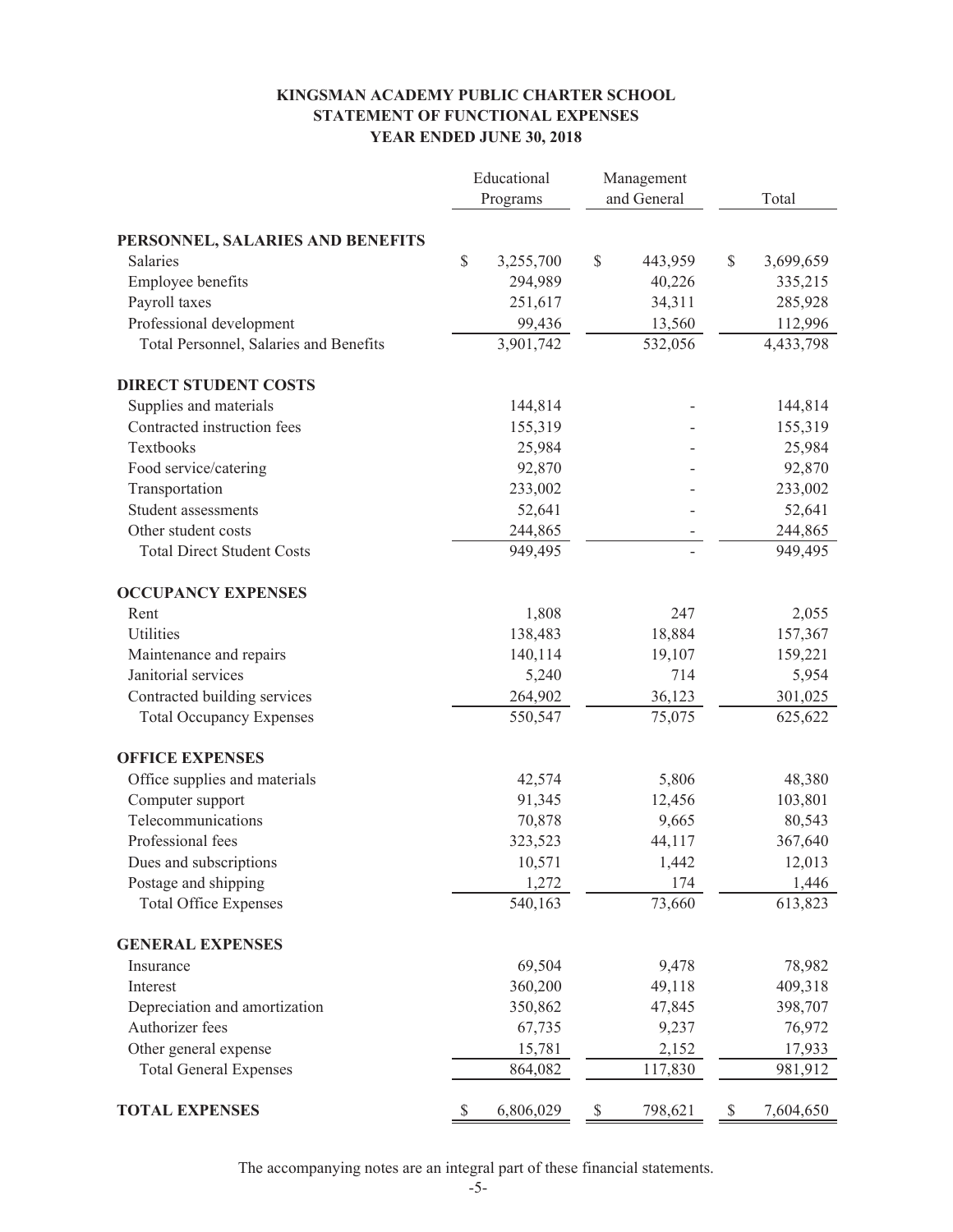## **KINGSMAN ACADEMY PUBLIC CHARTER SCHOOL STATEMENT OF FUNCTIONAL EXPENSES YEAR ENDED JUNE 30, 2017**

|                                        | Educational |                   | Management |                 |              |           |  |
|----------------------------------------|-------------|-------------------|------------|-----------------|--------------|-----------|--|
|                                        | Programs    |                   |            | and General     |              | Total     |  |
|                                        |             |                   |            |                 |              |           |  |
| PERSONNEL, SALARIES AND BENEFITS       |             |                   |            |                 |              |           |  |
| Salaries                               | \$          | 3,194,006         | \$         | 277,740         | $\mathbb{S}$ | 3,471,746 |  |
| Employee benefits                      |             | 327,333           |            | 28,464          |              | 355,797   |  |
| Payroll taxes                          |             | 250,833           |            | 21,812          |              | 272,645   |  |
| Professional development               |             | 25,874            |            | 2,250           |              | 28,124    |  |
| Total Personnel, Salaries and Benefits |             | 3,798,046         |            | 330,266         |              | 4,128,312 |  |
| <b>DIRECT STUDENT COSTS</b>            |             |                   |            |                 |              |           |  |
| Supplies and materials                 |             | 94,009            |            |                 |              | 94,009    |  |
| Contracted instruction fees            |             | 188,876           |            |                 |              | 188,876   |  |
| Textbooks                              |             | 22,280            |            |                 |              | 22,280    |  |
| Food service/catering                  |             | 43,606            |            |                 |              | 43,606    |  |
| Transportation                         |             | 164,221           |            |                 |              | 164,221   |  |
| Student assessments                    |             | 5,620             |            |                 |              | 5,620     |  |
| Other student costs                    |             | 88,859            |            |                 |              | 88,859    |  |
| <b>Total Direct Student Costs</b>      |             | 607,471           |            |                 |              | 607,471   |  |
| <b>OCCUPANCY EXPENSES</b>              |             |                   |            |                 |              |           |  |
| Rent                                   |             | 1,817             |            | 158             |              | 1,975     |  |
| Utilities                              |             | 148,108           |            | 12,879          |              | 160,987   |  |
| Maintenance and repairs                |             | 70,340            |            | 6,117           |              | 76,457    |  |
| Janitorial services                    |             | 4,043             |            | 352             |              | 4,395     |  |
| Contracted building services           |             | 118,057           |            | 10,266          |              | 128,323   |  |
| <b>Total Occupancy Expenses</b>        |             | 342,365           |            | 29,772          |              | 372,137   |  |
| <b>OFFICE EXPENSES</b>                 |             |                   |            |                 |              |           |  |
| Office supplies and materials          |             | 20,615            |            | 1,793           |              | 22,408    |  |
| Computer support                       |             | 87,540            |            | 7,612           |              | 95,152    |  |
| Telecommunications                     |             | 64,385            |            | 5,599           |              | 69,984    |  |
| Professional fees                      |             | 328,963           |            | 28,606          |              | 357,569   |  |
| Dues and subscriptions                 |             | 22,913            |            | 1,992           |              | 24,905    |  |
| Postage and shipping                   |             | 1,320             |            | 115             |              | 1,435     |  |
| <b>Total Office Expenses</b>           |             | 525,736           |            | 45,717          |              | 571,453   |  |
| <b>GENERAL EXPENSES</b>                |             |                   |            |                 |              |           |  |
| Insurance                              |             | 53,105            |            | 4,618           |              | 57,723    |  |
| Interest                               |             | 390,662           |            | 33,971          |              | 424,633   |  |
| Depreciation and amortization          |             | 312,353           |            | 27,161          |              | 339,514   |  |
| Authorizer fees                        |             | 63,335            |            | 5,507           |              | 68,842    |  |
| Other general expense                  |             |                   |            |                 |              | 20,151    |  |
|                                        |             |                   |            |                 |              |           |  |
| <b>Total General Expenses</b>          |             | 18,539<br>837,994 |            | 1,612<br>72,869 |              | 910,863   |  |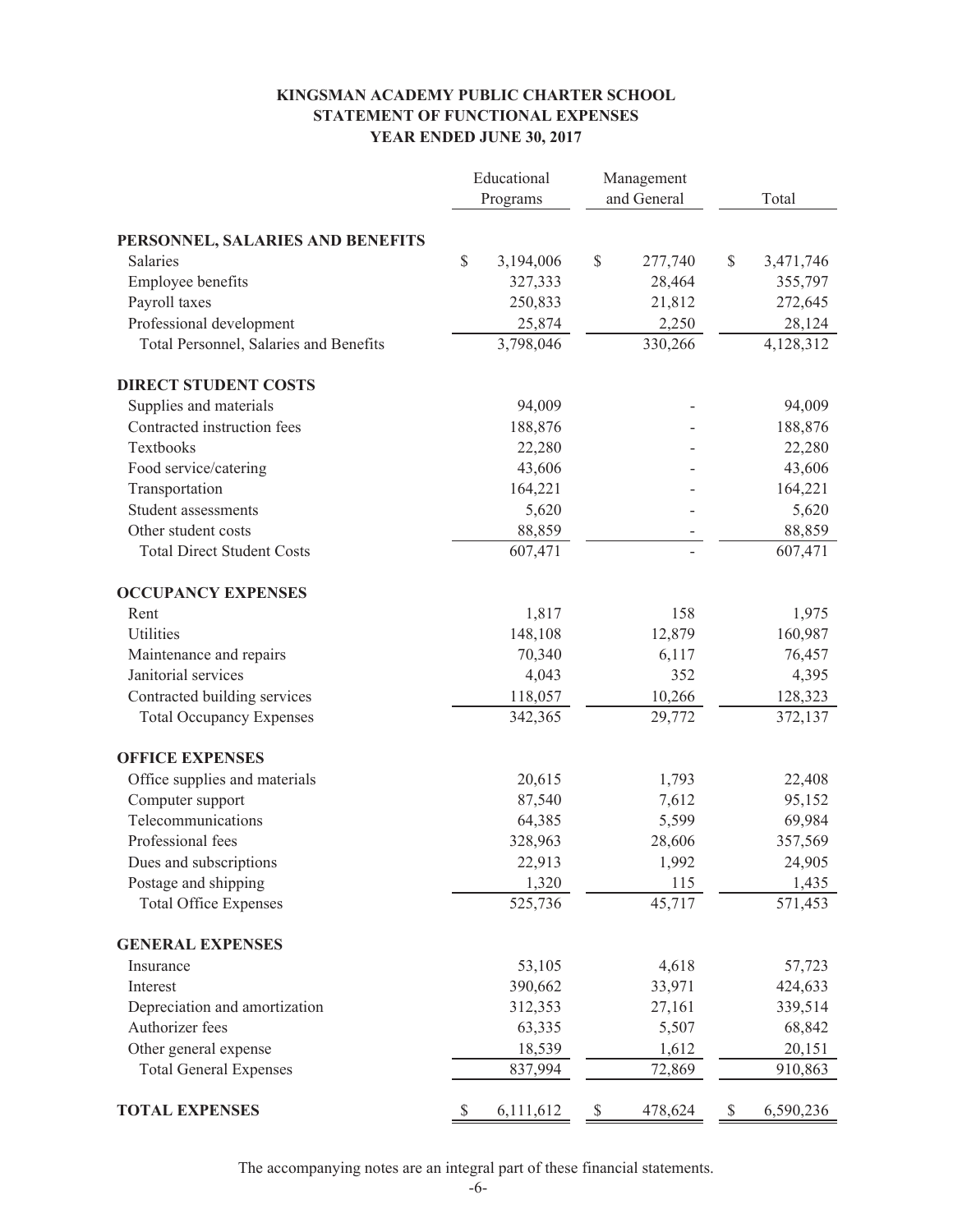# **KINGSMAN ACADEMY PUBLIC CHARTER SCHOOL STATEMENTS OF CASH FLOWS YEARS ENDED JUNE 30, 2018 AND 2017**

|                                                         |               | 2018       | 2017          |            |
|---------------------------------------------------------|---------------|------------|---------------|------------|
| <b>CASH FLOWS FROM OPERATING ACTIVITIES</b>             |               |            |               |            |
| Change in net assets                                    | $\mathcal{S}$ | 1,160,414  | $\mathcal{S}$ | 401,024    |
| Adjustments to reconcile change in net assets           |               |            |               |            |
| provided by operating activities:                       |               |            |               |            |
| Depreciation and amortization                           |               | 398,707    |               | 339,514    |
| Amortization of debt issuance costs                     |               |            |               | 10,492     |
| (Increase) decrease in assets:                          |               |            |               |            |
| Cash and cash equivalents restricted by debt agreements |               | (1,029)    |               | (1,014)    |
| Grants and accounts receivable                          |               | 67,650     |               | (17,295)   |
| Prepaid expenses                                        |               | (19,687)   |               | 11,061     |
| Deposits                                                |               |            |               | (40,000)   |
| (Decrease) increase in liabilities:                     |               |            |               |            |
| Accounts payable                                        |               | 26,074     |               | (138, 540) |
| Accrued salaries and related expenses                   |               | 61,354     |               | (139, 831) |
| Accrued interest                                        |               | (7,225)    |               | (1,340)    |
| Unearned revenue                                        |               | (52, 737)  |               | 59,065     |
| Net Cash Provided by Operating Activities               |               | 1,633,521  |               | 483,136    |
| <b>CASH FLOWS FROM INVESTING ACTIVITIES</b>             |               |            |               |            |
| Purchases of property and equipment                     |               | (272, 376) |               | (105, 408) |
| <b>CASH FLOWS FROM FINANCING ACTIVITIES</b>             |               |            |               |            |
| Principal payments on Series 2011 bonds                 |               | (303, 776) |               | (301, 797) |
| Principal payments on OPSCFS loan                       |               | (46, 546)  |               | (44, 509)  |
| Capital lease payments                                  |               | (15, 448)  |               | (14, 697)  |
| Net Cash Used for Financing Activities                  |               | (365,770)  |               | (361,003)  |
| NET CHANGE IN CASH AND CASH EQUIVALENTS                 |               | 995,375    |               | 16,725     |
| CASH AND CASH EQUIVALENTS, beginning of year            |               | 1,358,448  |               | 1,341,723  |
| CASH AND CASH EQUIVALENTS, end of year                  | $\mathbb{S}$  | 2,353,823  | $\mathbb{S}$  | 1,358,448  |
| <b>SUPPLEMENTAL INFORMATION</b>                         |               |            |               |            |
| Cash paid for interest                                  | \$            | 464,517    | $\mathcal{S}$ | 488,397    |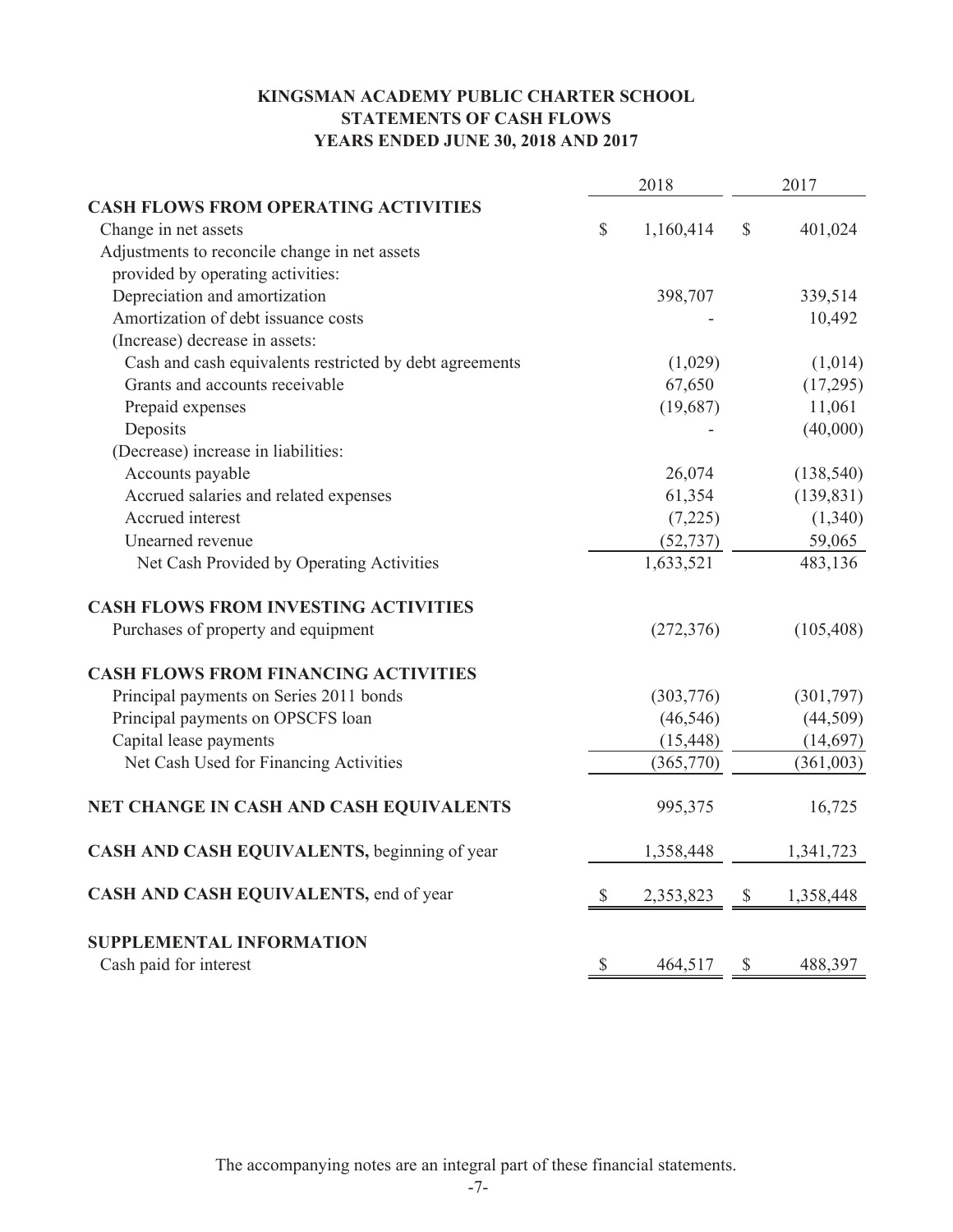# **NOTE A – ORGANIZATION AND PURPOSE**

Kingsman Academy Public Charter School (the "School") was incorporated in March 2015 as a not-for-profit school located in Washington, DC. The School has been approved by the District of Columbia Public Charter School Board to operate a charter school in the District of Columbia. The contract was dated June 29, 2015, and remains in effect for 15 years unless terminated sooner in accordance with the contract. The School is an open-enrollment, tuition-free, public school that opened its doors in August 2015. The School serves approximately 250 students in grades six through twelve who may be at risk of dropping out of school. Many of these students are over-age and under-credit for their grade level, have attendance problems, and have behavioral or emotional challenges.

The School's mission is to provide an individualized and rigorous education in a supportive environment to prepare scholars for post-secondary success and responsible citizenship. The School offers individualized instruction and additional resources for all students, rich special education services, a strong multi-tiered system of support, a school-wide positive behavioral intervention and support, and numerous co-curricular and extracurricular programs.

# **NOTE B – SUMMARY OF SIGNIFICANT ACCOUNTING POLICIES**

## Basis of Accounting

The School's financial statements are prepared on the accrual basis of accounting. Therefore, revenue and related assets are recognized when earned and expenses and related liabilities are recognized as the obligations are incurred.

# Basis of Presentation

Financial statement presentation follows Financial Accounting Standards Board ("FASB") Accounting Standards Codification ("ASC") Topic *Not-for-Profit-Entities*. In accordance with the topic, the School is required to report information regarding its financial position and activities according to three classes of net assets. Accordingly, the net assets of the School and changes therein are classified and reported as follows:

*Unrestricted net assets* – Net assets that are not subject to donor-imposed stipulations.

*Temporarily restricted net assets* – Net assets subject to donor-imposed stipulations that may or will be met by either actions of the School and/or the passage of time.

*Permanently restricted net assets –* Net assets subject to donor-imposed stipulations that may be maintained permanently by the School. There were no temporarily or permanently restricted net assets as of June 30, 2018 and 2017.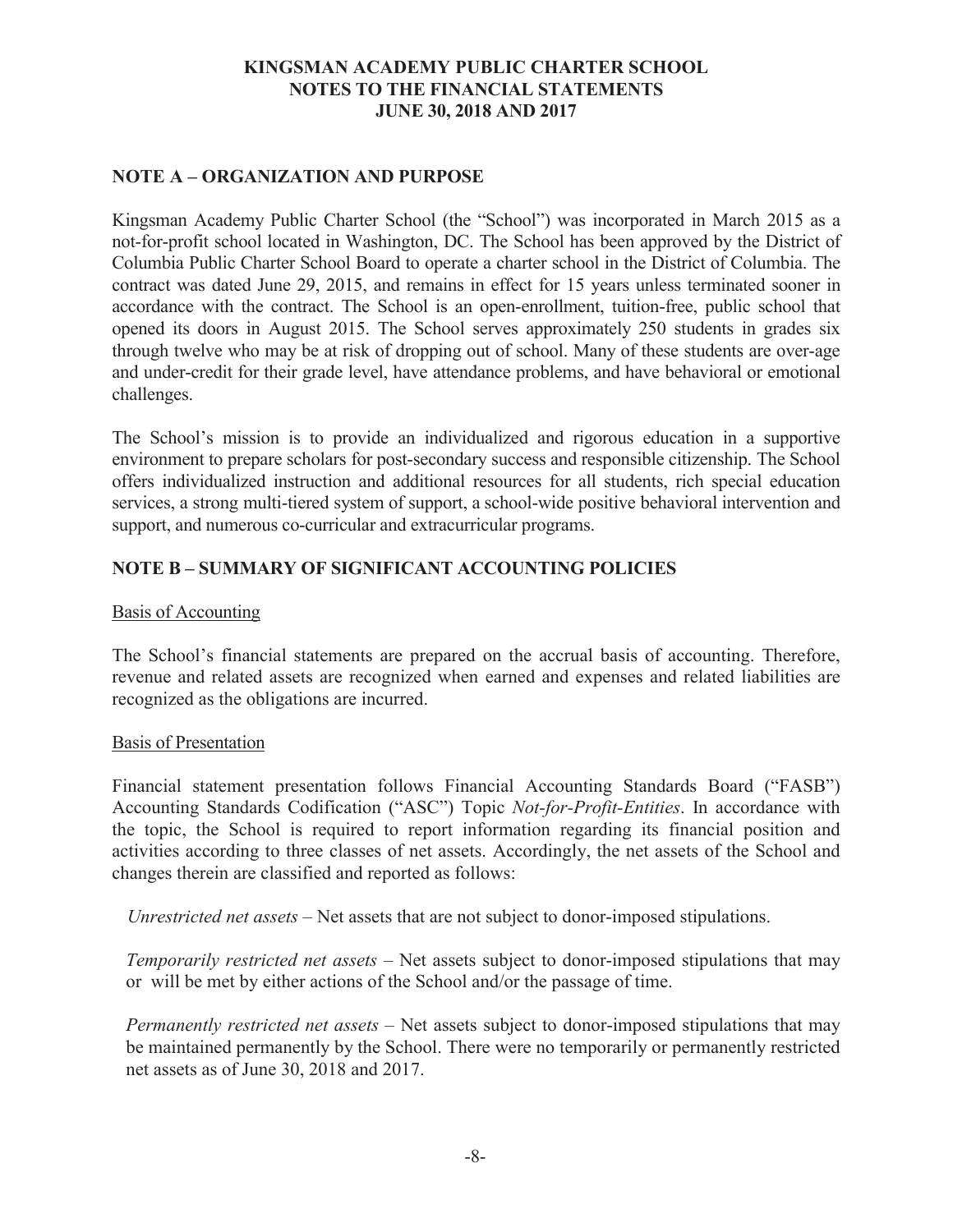(continued)

# **NOTE B – SUMMARY OF SIGNIFICANT ACCOUNT POLICIES** - continued

### Cash and Cash Equivalents

For purposes of the statement of cash flows, the School considers all highly liquid debt instruments purchased with an original maturity of fewer than three months and money market funds to be cash equivalents.

### Cash and Cash Equivalents Restricted by Debt Agreements

Cash and cash equivalents restricted by debt agreements are comprised of cash and cash equivalents held by a trustee or the authority to fund the current portion of debt service.

### Grants and Accounts Receivable

The School's grants receivable consist of unsecured amounts due from public funding sources whose ability to pay is subject to appropriations. Accounts receivable are related to program service fees and are recognized as revenue on the accrual basis of accounting at the time the program activity has occurred. Management determines if an allowance for doubtful accounts is necessary based upon review of outstanding receivables, historical collection experience and existing economic conditions. Accounts deemed uncollectible are charged off based on this review. Management believes that all receivables will be collected within one year or less. Therefore, no allowance for doubtful accounts has been established.

#### Property and Equipment

Purchases of property and equipment over \$1,000 are capitalized at cost. Donations of property and equipment are recorded as contributions at their estimated fair value. Property and equipment are depreciated using the straight line method over the estimated useful lives of the underlying assets, which range from 3 to 40 years. Building improvements are amortized over the lesser of their useful life or the lease term. When assets are sold or otherwise disposed of, the asset and related accumulated depreciation and amortization are removed from the accounts, and any remaining gain or loss is included in operations. Repairs and maintenance are expensed when incurred.

#### Debt Issuance Costs

Cost incurred in the issuance of debt have been capitalized and are reported on the statements of financial position as a direct deduction from the related debt liability. Debt issuance costs are amortized as interest expense using the straight-line method over the remaining period of the debt, which approximates the effective interest method.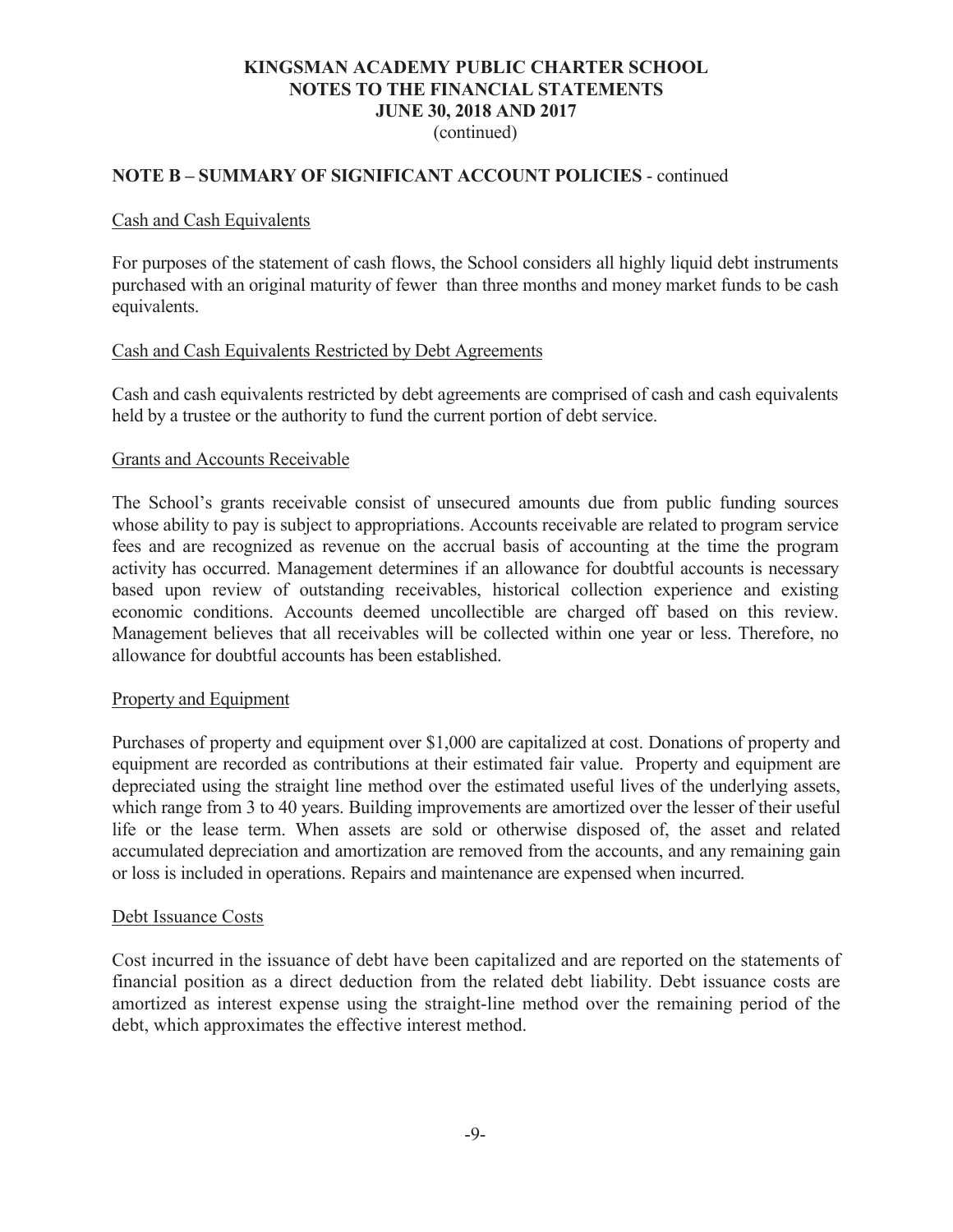(continued)

## **NOTE B – SUMMARY OF SIGNIFICANT ACCOUNTING POLICIES** - continued

#### Per Pupil Appropriations

Per pupil appropriated revenue is recognized during the period for which the associated educational services are provided. Per pupil appropriation revenue includes \$3,765,498 and \$3,241,338 for enhancements such as special education and at-risk students for the years ended June 30, 2018 and 2017, respectively.

#### Federal Entitlements

Federal entitlement revenue is grants received primarily from the District of Columbia Government. The grants are subject to audit by the grantor agencies. Such audit could result in a request for reimbursement by the agency for expenditures disallowed under the terms and conditions of the appropriate grantor. No provision for possible adjustment has been made in the accompanying financial statements because, in the opinion of management, such adjustment, if any, would not have a material effect on the financial statements.

#### Contributions

Contributions received are recorded as unrestricted, temporarily restricted or permanently restricted support, depending on the existence and/or nature of any donor restrictions. When a restriction expires (that is, when a stipulated time restriction ends or the purpose of the restriction is accomplished), temporarily restricted net assets are reclassified to unrestricted net assets and reported in the statements of activities as net assets released from restrictions. Restricted revenue received that is expended in the year of receipt is treated as unrestricted for financial statements purposes.

#### Public Sales

Public sales are amounts collected from the sale of merchandise purchased at the School's store. Revenue is recognized at the time of purchase.

#### Use of Estimates

Management uses estimates and assumptions in preparing financial statements in accordance with accounting principles generally accepted in the United States of America. Those estimates and assumptions affect the reported amounts of assets and liabilities, the disclosures of contingent assets and liabilities, and the reported amounts of revenues and expenses. Actual results could vary from the estimates that were assumed in preparing the financial statements.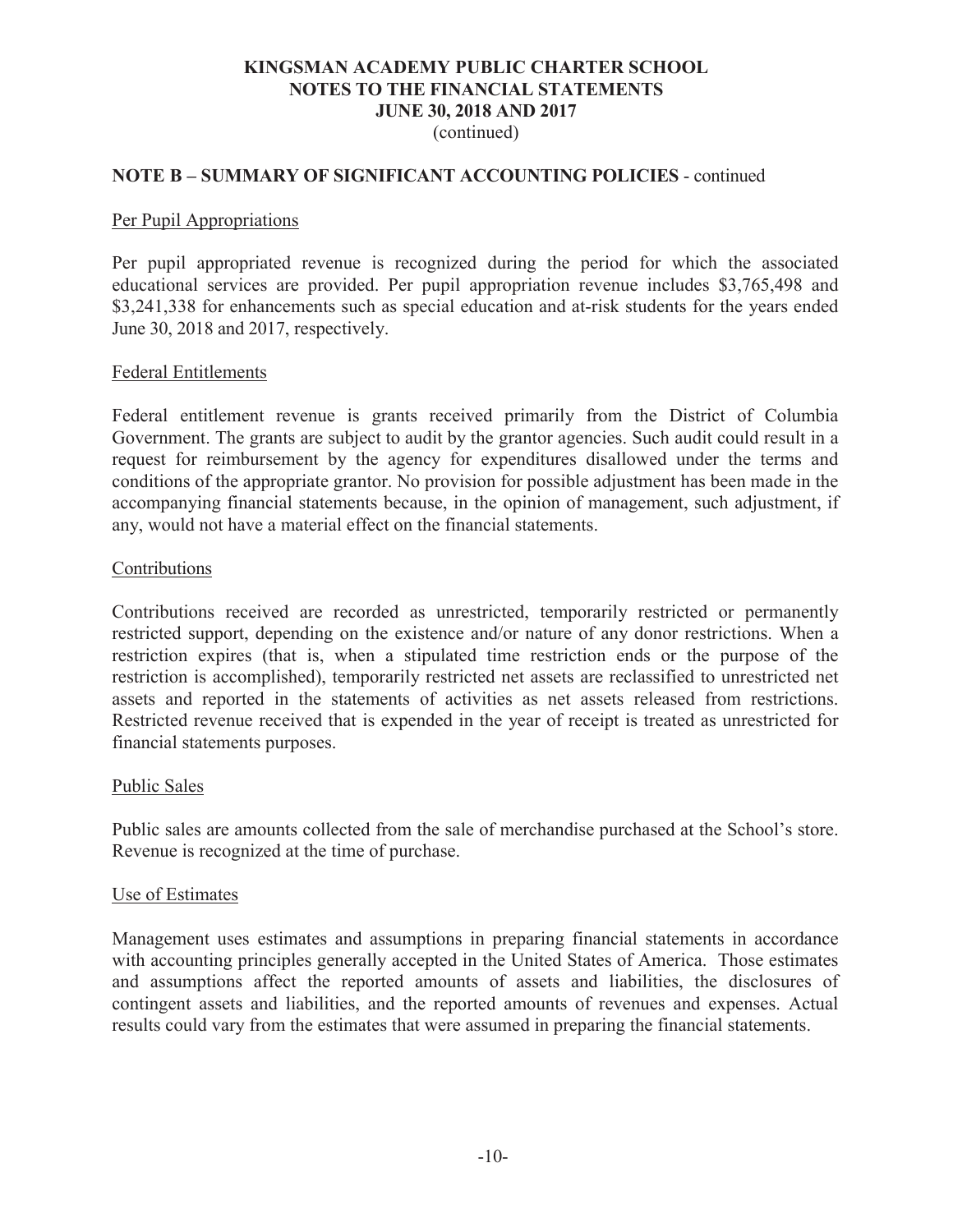(continued)

## **NOTE B – SUMMARY OF SIGNIFICANT ACCOUNTING POLICIES** - continued

#### Functional Expenses

The costs of providing the School's various programs and supporting services have been summarized on a functional basis in the accompanying statements of activities. Accordingly, certain costs have been allocated among the programs, fundraising and supporting services benefited.

#### Reclassifications

Certain amounts for the year ended June 30, 2017 have been reclassified to conform to the current year presentation. The reclassification had no effect on the previously reported net assets or change in net assets.

# **NOTE C – INCOME TAXES**

The School qualifies as a tax exempt organization under Section  $501(c)(3)$  of the Internal Revenue Code. In addition, the School is classified as an entity that is not a private foundation under Section  $509(a)(1)$ .

The School has adopted the accounting of uncertainty in income taxes as required by the Income Taxes topic of the FASB ASC. The topic requires the School to determine whether a tax position is more likely than not to be sustained upon examination by the applicable taxing authority, including resolution of any related appeals or litigation processes, based on the technical merits of the position. The tax benefits to be recognized is measured as the largest amount of benefit that is more than fifty percent likely of being realized upon an ultimate settlement which could result in the School recording a tax liability that would reduce its net assets.

The School has analyzed its tax positions and has concluded that no liability for unrecognized tax benefits should be recorded related to any uncertain tax positions taken on returns filed for open tax years (2015-2017), or expected to be taken in its 2018 tax return. The School is not aware of any tax positions for which it believes that there is a reasonable possibility that the total amounts of unrecognized tax benefits will change materially in the next twelve months.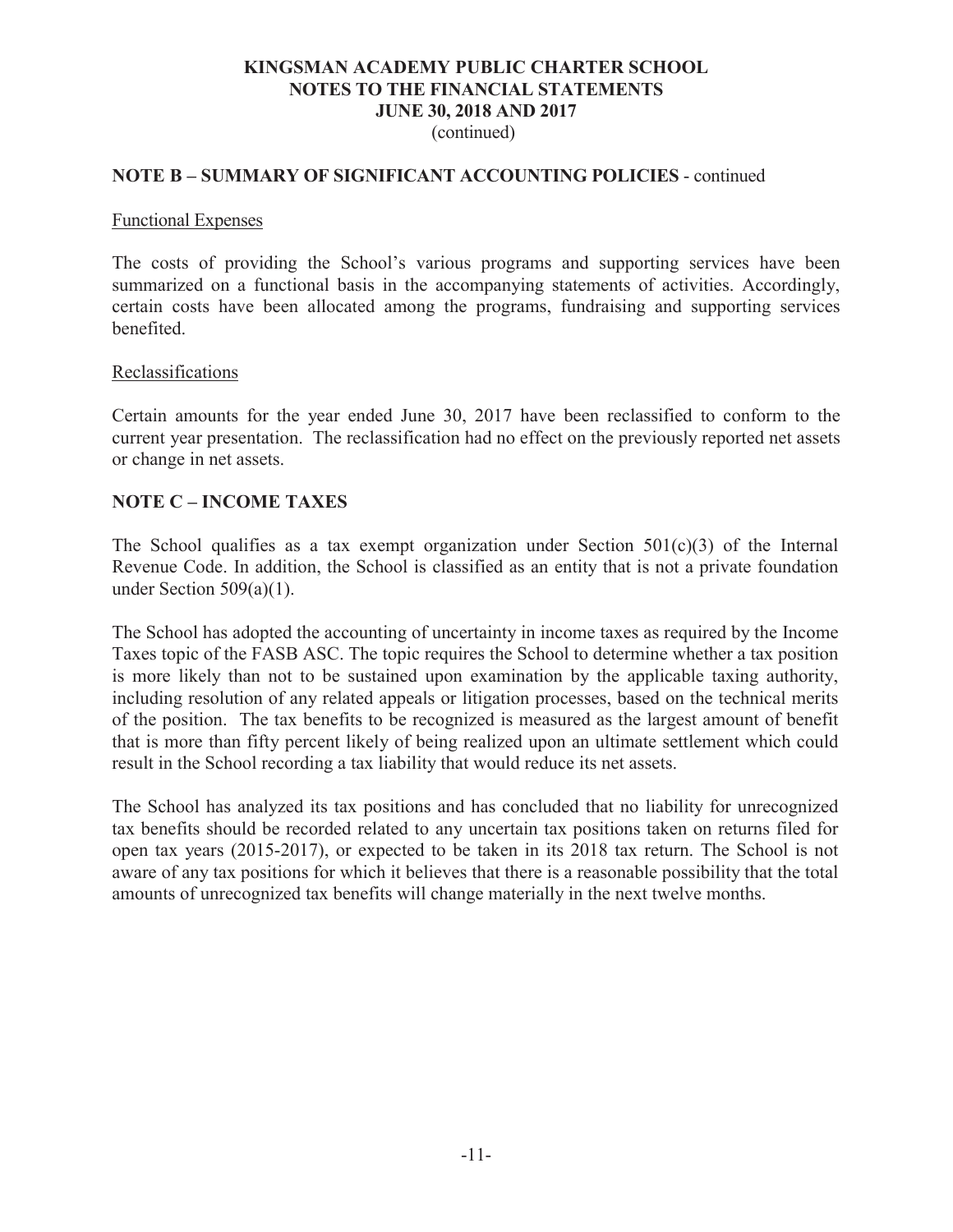(continued)

# **NOTE D – PROPERTY AND EQUIPMENT**

The following is a summary of property and equipment at June 30:

|                                   | 2018            | 2017                  |
|-----------------------------------|-----------------|-----------------------|
| Land                              | 2,259,174<br>\$ | 2,259,174<br>S        |
| Building improvements             | 7,642,635       | 7,526,088             |
| Furnishings and equipment         | 329,384         | 210,714               |
| Computers and materials           | 134,158         | 96,998                |
|                                   | 10,365,351      | 10,092,974            |
| Less accumulated depreciation and |                 |                       |
| amortization                      | (1,020,366)     | (621, 658)            |
| Property and Equipment, Net       | 9,344,985       | 9,471,316<br><b>S</b> |

Depreciation and amortization expense for the years ended June 30, 2018 and 2017, totaled \$398,707and \$339,514, respectively.

# **NOTE E – ASSET PURCHASE AGREEMENT**

Options Public Charter School ("Options") operated as a public charter school in Washington, DC offering instruction to students in grades seven through twelve. On June 25, 2015, the School entered into an Amended and Restated Asset Purchase Agreement (the "Agreement") with Options to serve those students in sixth through twelfth grades. This Agreement is a result of Options' succession plan, which is to give its students the best chance of receiving a high quality education, and a Consent Order with Appointment of Receiver and Asset Freeze issued by the Superior Court for the District of Columbia. For the School to service these students, Options transferred certain assets and liabilities to the School. These assets included the facility's land, building and improvements and title thereto, licenses and permits, records, and all tangible personal property, such as books, supplies, and furniture. In addition, the School assumed the District of Columbia Revenue Bonds, Series 2011, as described in Note G. In accordance with the Agreement, during 2016, the School transferred \$150,000 as the purchase price for certain transferred assets and funded a debt service account in the amount of \$290,903. The transfer of the assets and assumption of the liability were recorded at cost to the School, which approximates fair value.

As stipulated in the Agreement, the School rented the facility from Options for the month of July 2015. Rent expense in accordance with the Agreement totaled \$2,055 and \$1,975 for the years ended June 30, 2018 and 2017, respectively.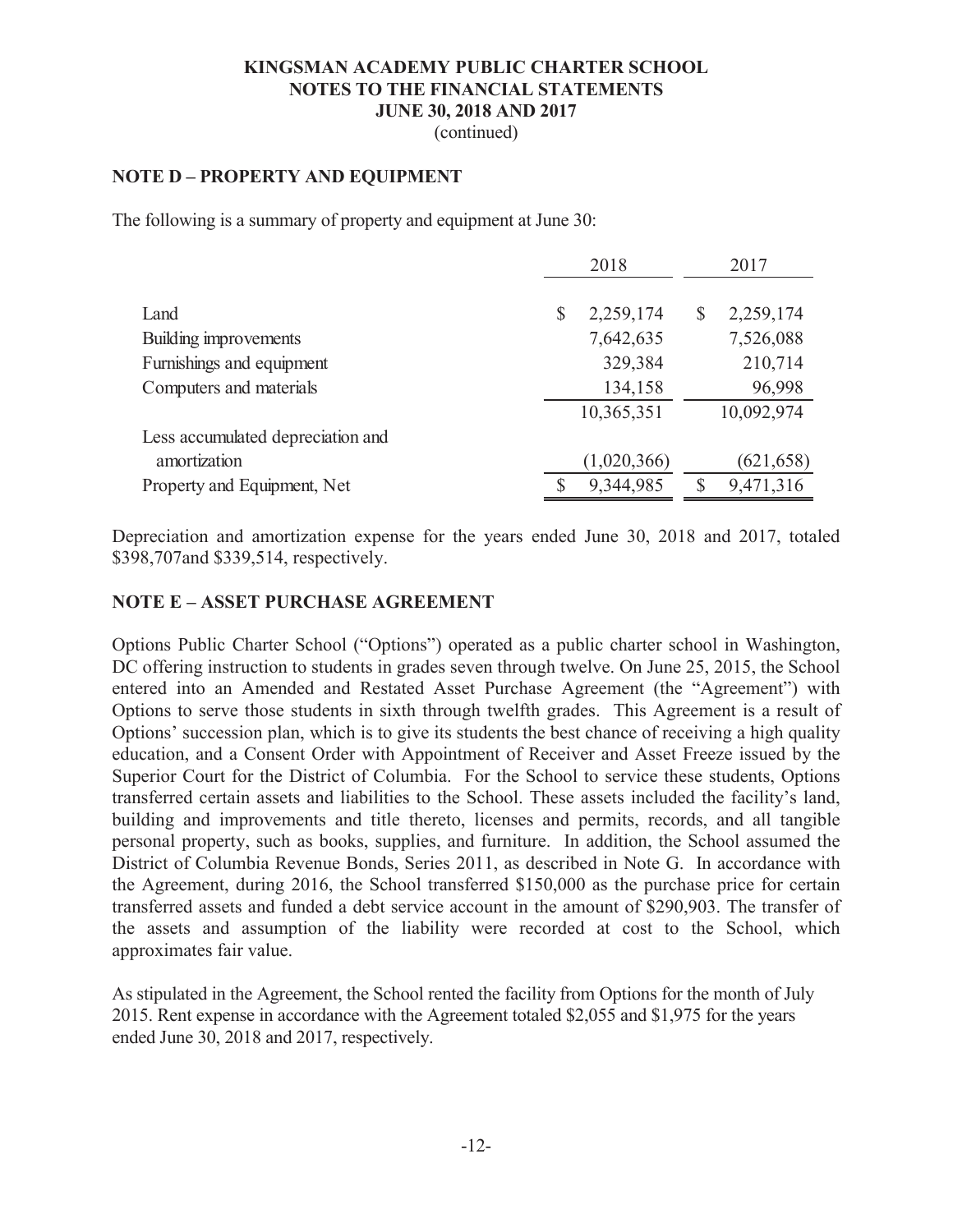(continued)

# **NOTE F – NOTES PAYABLE**

#### *Revenue Bonds*

In accordance with the Agreement, the School assumed Options' District of Columbia Revenue Bonds, Series 2011, issued for \$10,642,000 ("Series 2011 Bonds"). The proceeds of the Series 2011 Bonds at the time of issuance were used to construct and renovate Options' facility. As of the date of assumption by the School, the Series 2011 Bonds' outstanding principal balance was \$9,650,472. The Series 2011 Bonds are collateralized by the School's Deed of Trust dated November 1, 2011 from Options, encumbering the real property and improvements thereto at 1375 E Street, NE, Washington, DC. The Series 2011 Bonds are scheduled to mature on November 1, 2036. Payments under the Series 2011 Bonds are payable monthly and comprised of principal plus interest. The Series 2011 Bonds bear interest at the greater of the following and reevaluated every five year period (i) the five year average monthly Treasury Constant plus 3% multiplied by one minus 38% (the Bank Tax Rate), or (ii) 4.00% per annum. As of June 30, 2018 and 2017, interest accrued at a rate of 4.00% per annum. Prepayment of the Series 2011 Bonds, in whole or in part, is subject to a redemption percentage and additional fees and expenses. As of June 30, 2018 and 2017, the outstanding principal balance of the Series 2011 Bonds totaled \$8,769,766 and \$9,084,033 respectively.

## *Other Financing*

In conjunction with the assumption of the Series 2011 Bonds, the School secured financing with the District of Columbia's Office of Public Charter School Financing and Support for \$900,000 (the "OPCSFS Loan"). The OPCSFS Loan was obtained to finance closing costs associated with the assumption of Options' debt obligations, funding of a debt service reserve, and purchase of Options' property and equipment. The OPCSFS Loan is secured by the deed of trust of the School's property. The OPSCFS Loan is payable in quarterly principal and interest payments based on a 15 year amortization schedule. Interest accrues at a fixed rate of 4.50% per annum. The OPCSFS Loan is scheduled to mature on August 1, 2020, at which time, a balloon payment of \$677,600 is due. As of June 30, 2018 and 2017, the outstanding principal balance of the OPCSFS Loan totaled \$777,180 and \$823,726, respectively.

The above described debt agreements contain certain restrictive, financial, and nonfinancial covenants. In the opinion of management, the School has complied with the required covenants for 2018 and 2017. Interest expensed under the debt, excluding amortization of debt issuance costs, for the years ended June 30, 2018 and 2017, totaled \$409,318 and \$424,633, respectively.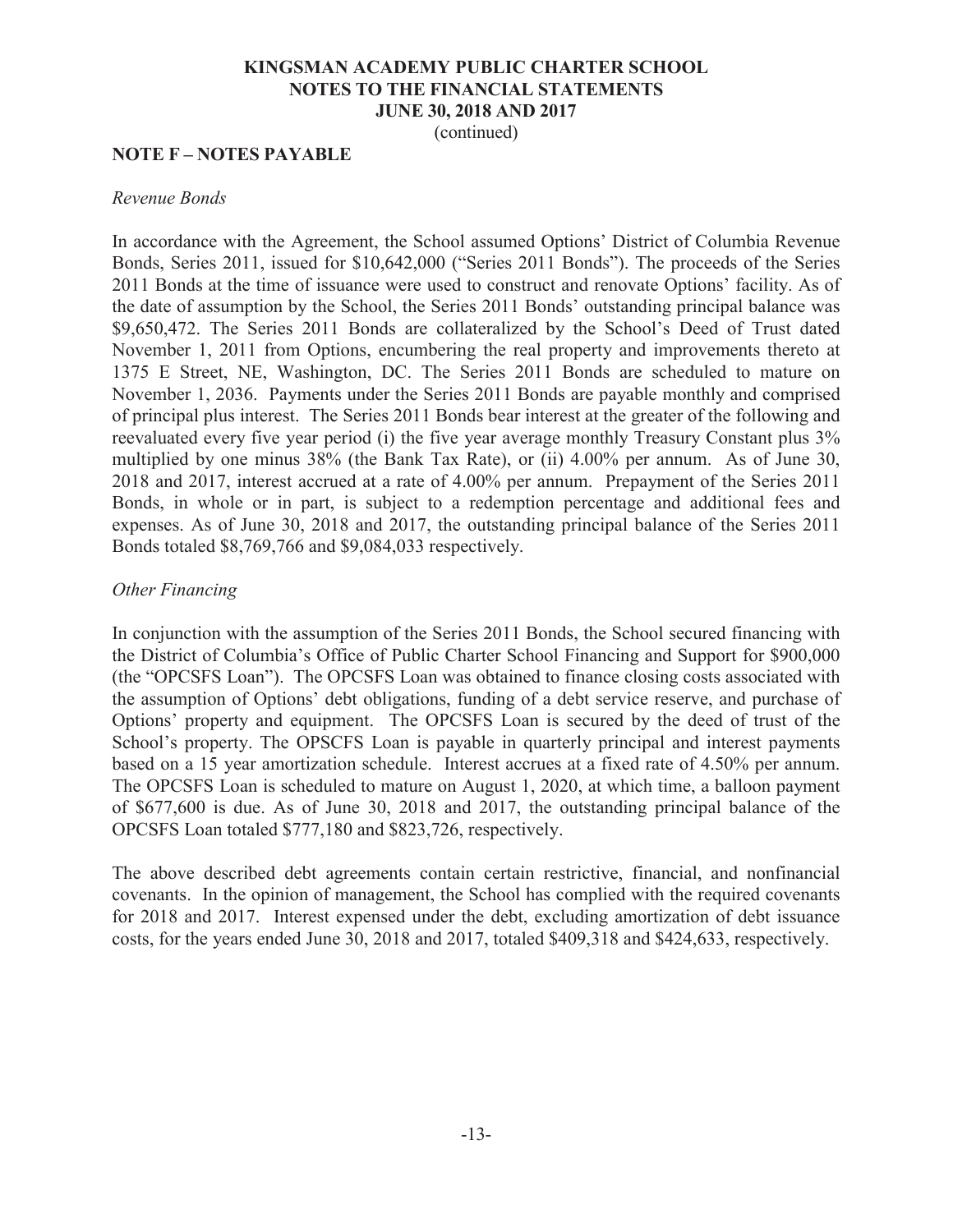(continued)

# **NOTE F – NOTES PAYABLE** - continued

Long-term debt as of June 30 consisted of the following:

|                                             |   | 2018       |    | 2017       |
|---------------------------------------------|---|------------|----|------------|
| Senior secured note, 4.0%, due through 2036 | S | 8,769,766  | \$ | 9,084,033  |
| OPCSFS loan, 4.5%, due through 2020         |   | 777,180    |    | 823,726    |
|                                             |   | 9,546,946  |    | 9,907,759  |
| Less: Current installments                  |   | (375, 928) |    | (360, 813) |
| Less: Deferred financing costs,             |   |            |    |            |
| net of accumulated amortization             |   | (193, 224) |    | (203, 715) |
|                                             |   | 8,977,794  | S  | 9,343,231  |

Aggregate annual maturities of the debt are as follows for the years ending June 30:

|                     | Series 2011   |   |              |   |           |
|---------------------|---------------|---|--------------|---|-----------|
|                     | <b>OPSCFS</b> |   | <b>Bonds</b> |   | Total     |
| 2019                | 48,676        | S | 327,252      | S | 375,928   |
| 2020                | 50,904        |   | 339,851      |   | 390,755   |
| 2021                | 677,600       |   | 354,815      |   | 1,032,415 |
| 2022                |               |   | 369,476      |   | 369,476   |
| 2023                |               |   | 384,742      |   | 384,742   |
| 2024 and thereafter |               |   | 6,993,630    |   | 6,993,630 |
| Total               | 777,180       |   | \$8,769,766  |   | 9,546,946 |

The amortization of debt issuance costs as interest expense for the year ended June 30, 2018 and 2017, totaled \$10,492 and \$10,492, respectively.

The following is a summary of debt issuance costs as of June 30:

|                               | 2018     | 2017      |
|-------------------------------|----------|-----------|
| Debt issuance costs           | 223,825  | 223,825   |
| Less accumulated amortization | (30,601) | (20, 110) |
| Debt Issuance Costs, Net      | 193.224  | 203,715   |
|                               |          |           |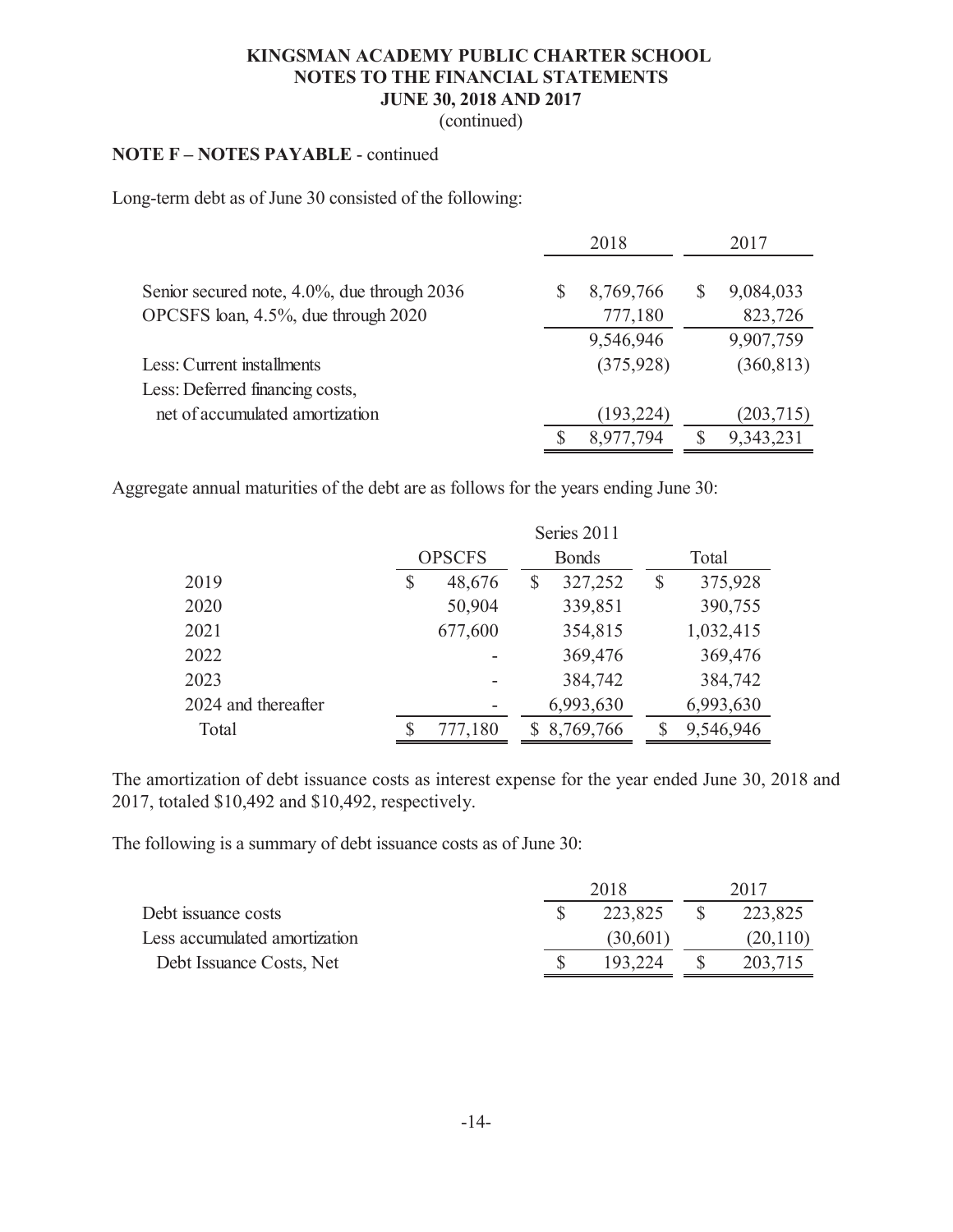(continued)

# **NOTE G – CAPITAL LEASE**

In July 2015, the School entered into a lease for copier equipment which meets the accounting treatment criteria as a capital lease. The interest rate implicit in the lease is 5% per annum. The monthly payment is \$1,396 and the lease expires on July 22, 2019. As of June 30, 2018 and 2017, the capitalized cost of the equipment lease totaled \$60,618. Accumulated amortization on the equipment totaled \$34,350 and \$22,227, as of June 30, 2018 and 2017, respectively.

Minimum future lease payments under the capital lease are as follows for the years ending June 30:

| 2019          | \$<br>16,750 |
|---------------|--------------|
| 2020          | 1,398        |
|               | 18,148       |
| Less interest | (518)        |
| Total         | 17,630       |

# **NOTE H – CONCENTRATIONS OF RISK**

The School is dependent on funding from the District of Columbia, as authorized by the District of Columbia Public Charter Board. During the years ended June 30, 2018 and 2017, approximately 87% and 92% , respectively, of total support was received from the District of Columbia.

The School is limited to enrolling students that are residents of the District of Columbia. As a DC Public Charter School, the School must adhere to the terms of its Charter Agreement. Uniform Per-Student Funding received from the District of Columbia is based upon actual student enrollment determined by an annual enrollment audit. As a result, actual revenue may vary materially from budgeted revenue if under-enrollment were to occur.

The School maintains its cash in several financial institutions. The cash balances are insured by the Federal Deposit Insurance Corporation ("FDIC") up to \$250,000. The School's cash routinely exceeds the FDIC limit. Management does not believe the School is exposed to any significant credit risk on its cash and cash equivalents.

# **NOTE I – SUBSEQUENT EVENTS**

In preparing these financial statements, the School's management has evaluated events and transactions for potential recognition or disclosure through November 8, 2018, the date the financial statements were available to be issued. There were no events or transactions discovered during the evaluation that required recognition or further disclosure.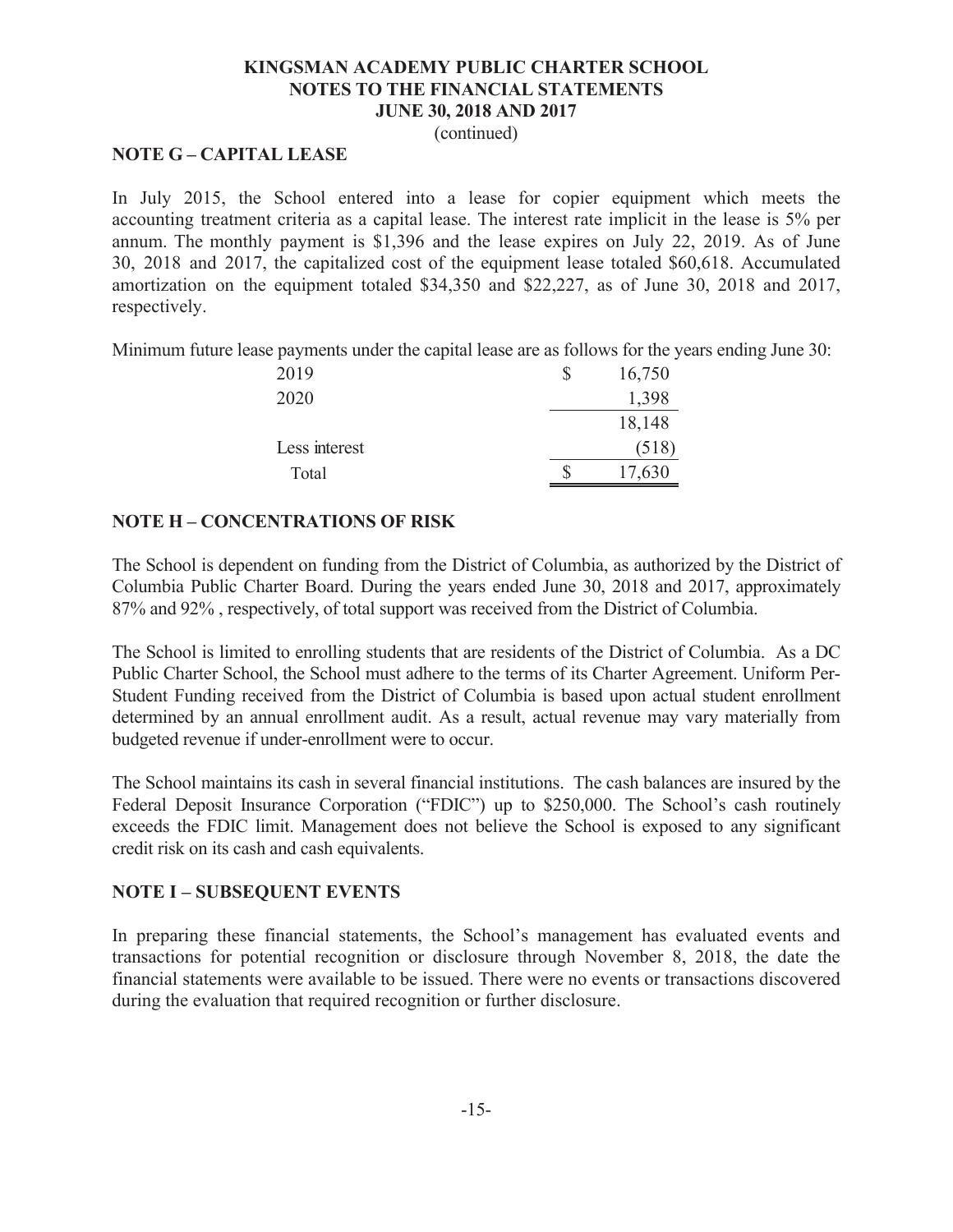

1730 Rhode Island Avenue, NW Suite 800 Washington, DC 20036 (202) 296-3306 Fax: (202) 296-0059

# **Independent Auditor's Report on Internal Control over Financial Reporting and on Compliance and Other Matters Based on an Audit of Financial Statements Performed in Accordance With** *Government Auditing Standards*

To the Board of Trustees of Kingsman Academy Public Charter School Washington, DC

We have audited, in accordance with the auditing standards generally accepted in the United States of America and the standards applicable to financial audits contained in *Government Auditing Standards* issued by the Comptroller General of the United States, the financial statements of Kingsman Academy Public Charter School (the "School"), which comprise the statement of financial position as of June 30, 2018, and the related statements of activities, functional expenses, and cash flows for the year then ended, and the related notes to the financial statements, and have issued our report thereon dated November 8, 2018.

# **Internal Control Over Financial Reporting**

In planning and performing our audit of the financial statements, we considered the School's internal control over financial reporting ("internal control") to determine the audit procedures that are appropriate in the circumstances for the purpose of expressing our opinion on the financial statements, but not for the purpose of expressing an opinion on the effectiveness of the School's internal control. Accordingly, we do not express an opinion on the effectiveness of the School's internal control.

A *deficiency in internal control* exists when the design or operation of a control does not allow management or employees, in the normal course of performing their assigned functions, to prevent, or detect and correct, misstatements on a timely basis. A *material weakness* is a deficiency, or a combination of deficiencies, in internal control, such that there is a reasonable possibility that a material misstatement of the entity's financial statements will not be prevented, or detected and corrected on a timely basis. A *significant deficiency* is a deficiency, or a combination of deficiencies, in internal control that is less severe than a material weakness, yet important enough to merit attention by those charged with governance.

Our consideration of internal control was for the limited purpose described in the first paragraph of this section and was not designed to identify all deficiencies in internal control that might be material weaknesses or significant deficiencies. Given these limitations, during our audit, we did not identify any deficiencies in internal control that we consider to be material weaknesses. However, material weaknesses may exist that have not been identified.

To the Board of Trustees of